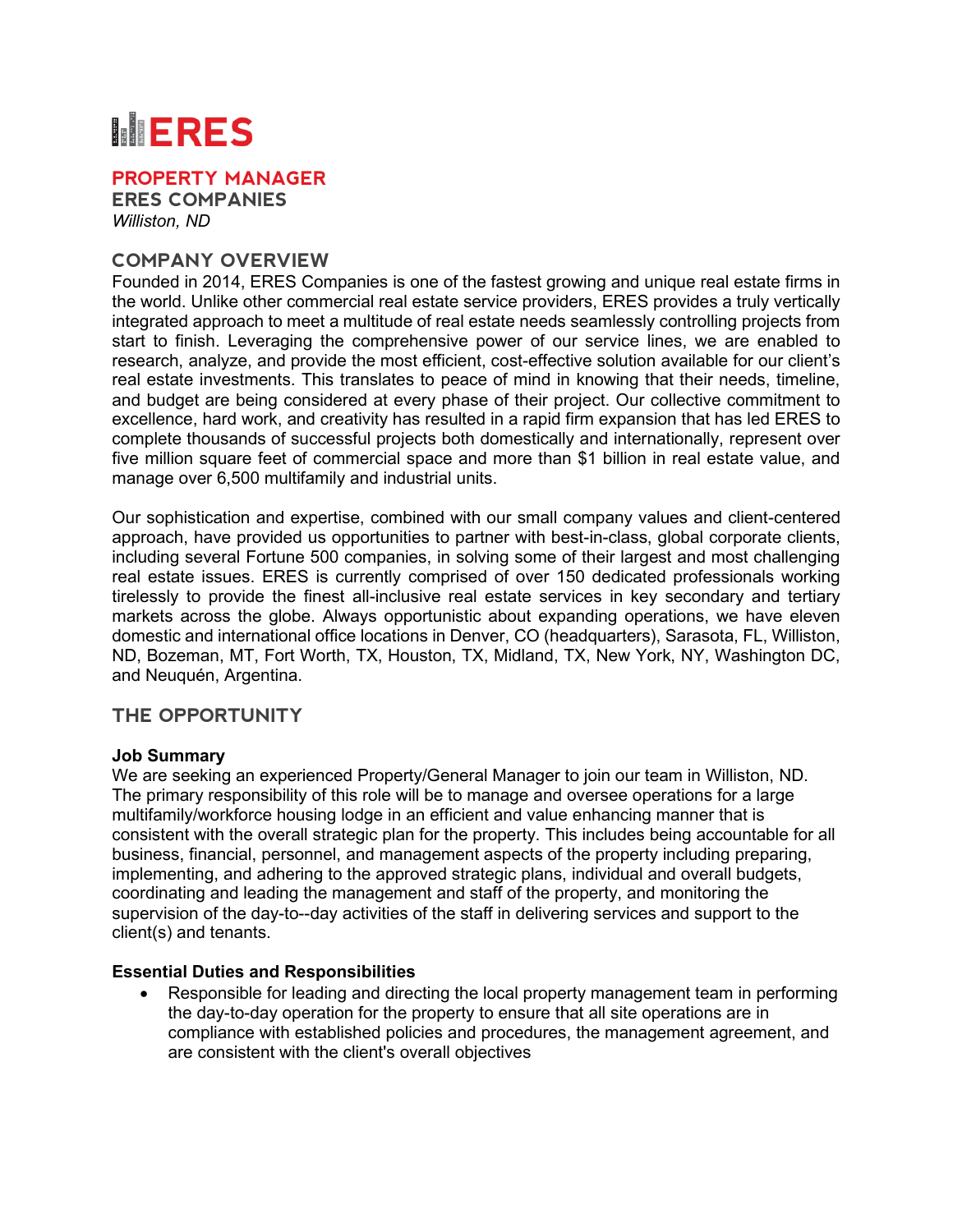- Provides strong leadership and daily management of the staff, partnering with the ERES leadership team on all operations and HR functions related to hiring, training and ongoing staff coaching and performance management
- Prepares the consolidated annual budget for the property; reports to client/owner regarding monthly financials, operations analysis, and the leasing activity report; reviews and approves all reporting from the property before presenting these to the responsible Portfolio Manager
- Conducts regular on-site property inspections in compliance with established standard operating policies and procedures and in accordance with the management agreement and client requirements
- Bears primary responsibility for the coordination and maintenance of all site-specific activities and documentation including but not limited to property information books, site operating manuals and emergency operations manuals
- Has primary responsibility for controlling and approving the procurement and expenditure processing
- Adheres to the approved budget for all property activities and closely monitors and reports on variances; forecasts cash flow for the property; reviews and reports on real estate tax assessments; and ensures required municipal reports are filed correctly and on-time
- Oversees regulatory compliance and effective management of risk and liability for both ERES and the client
- Strong leadership and daily management of all property staff, establishing and maintaining open, positive relationships at all times with both staff, department heads as well as the tenants ensuring that all services and needs are met and in compliance with leases and agreements
- Negotiates service contracts with any outside vendors to achieve the highest levels of performance at the lowest cost in compliance with ERES values, standards and guidelines for business conduct
- Supports and provides leadership in a commitment to achieve ERES and client expectations for service and business objectives consistently upholds and applies the company's policies regarding appropriate professional behavior to ensure that the values of the firm are exhibited by the actions of the staff.

## **Position Requirements: Skills & Experiences**

- Minimum of two (2) years property management experience required. Bachelor's Degree in related field preferred (construction management, business, hospitality management)
- Strong management and leadership skills and experience with human resource and performance management processes
- Yardi experience a plus
- Breadth and depth of experience in leasing, construction, engineering and all facets of property operation and building management
- Knowledge and experience with financial accounting in Commercial & Residential real estate, financial reporting and budgeting
- Excellent technical, interpersonal, and analytical skills required
- Excellent written and oral communications skills required
- Strong computer and systems knowledge